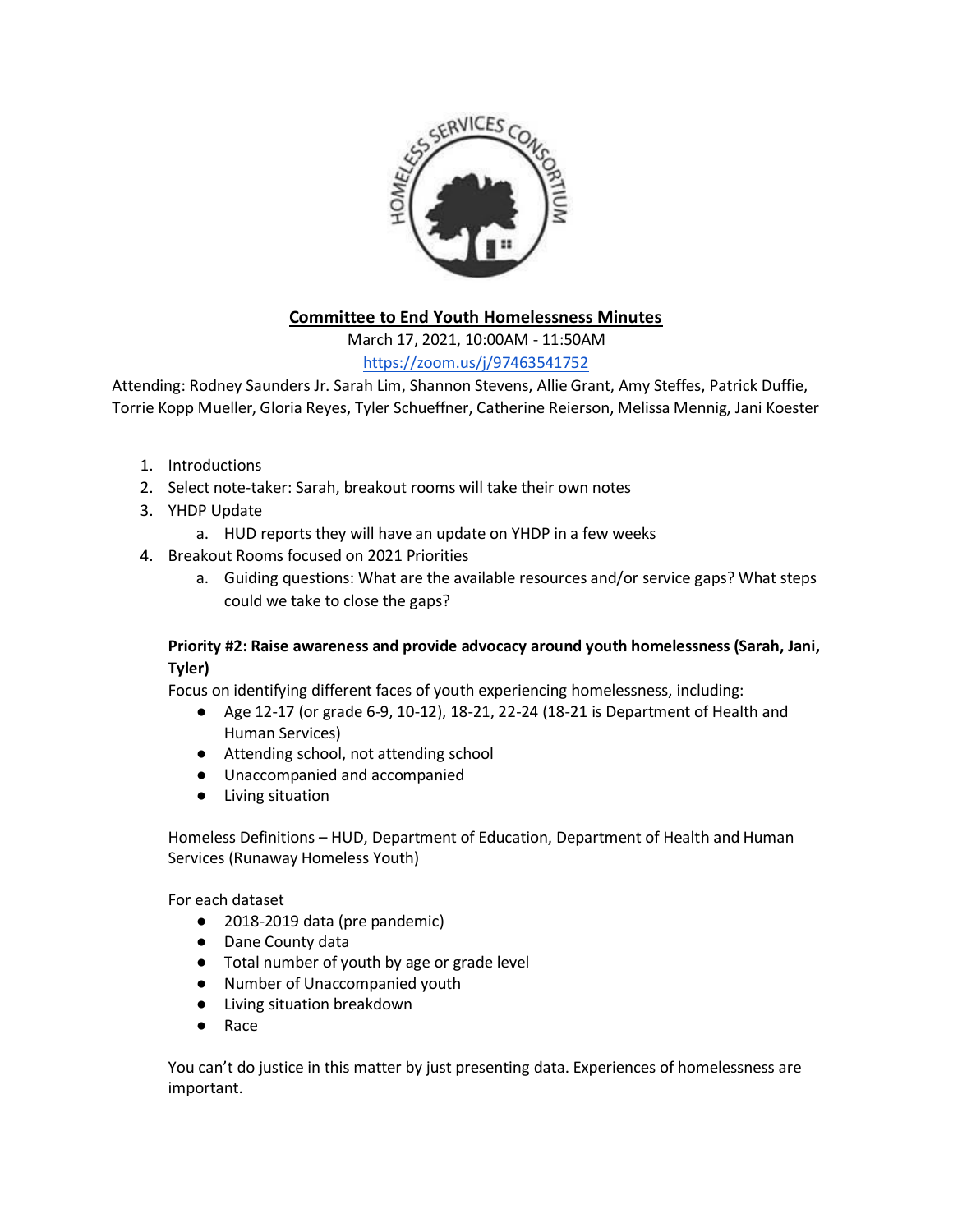**Priority #3: Identify vision of where we want to go as a community and strategies to get there (e.g. youth specific Coordinated Entry and Priority List) (Patrick, Rodney)**

Gaps:

- Not many agencies serving youth besides Briarpatch-most housing providers do not have youth-specific services, also general homeless services have no options for parenting minors, and very few options for individual women, even less options for individual men
- Youth double up more than other populations not meeting HUD definition of homelessness that make them eligible for HUD funded housing, results in not a lot of housing options for even HUD funded housing types
- Needs of parenting youth under 18 are not addressed

Steps to close gaps:

- Finding more housing options for young people, variety seems important
- PSH for youth
- Leasing or credit building resources
- Housing and employment training

Asked for suggestions of where to look for promising systems models

- Allie suggested Robin Sereno may have recommendations
- Tyler says Briarpatch is connected to RHY programs across the state/country and that would be a great connection to take advantage of (Tyler can reach out to Tim), also recommends we look at what they do in Milwaukee (Pathfinders)
- Gloria/Briarpatch has personal connection to Hannah from Nashville, who was involved in developing their successful YHDP application and also was hired for the temporary full-time coordinator of the YHDP community plan.

## **Priority #4: Reach out to and connect with BIPOC groups, new agencies, larger mainstream providers, housing developers to learn, ask for feedback, and develop a shared vision (after #2 and #3) (Torrie, Gloria)**

HSC is unknown to some communities

- Hesitancy of HMIS, personal information sharing
- Lack of trust in HSC
- Bring together BIPOC organizations to present about homeless services and how they system works; ask questions - what is happening in your community? Opportunities to improve? Barriers? Gaps?
- We need to have understanding of systemic racism and be sure we are doing our own work to be able to support orgs and groups.
- Take same agenda to housing developers. What are barriers for them to develop affordable housing for youth?

Organizations to connect with: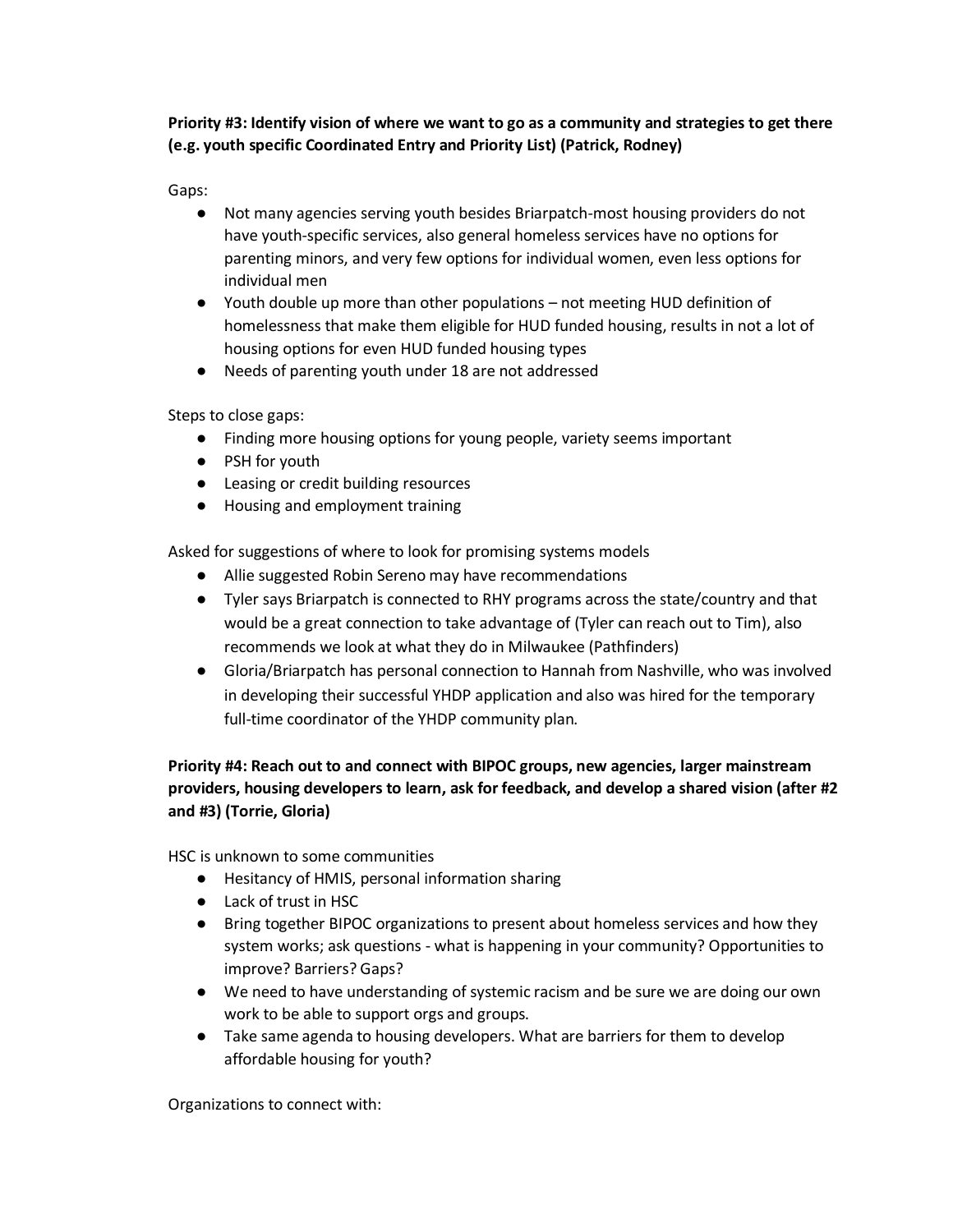- Urban League
- Centro
- Freedom Inc. do they work with youth?
- Urban Triage
- Sankofa Educational Leadership United
- Boys & Girls Club
- Connecting the Dots
- Sheray Wallace Meadowwood
- Black Men Coalition of Dane County
- Jackie Hunt FOSTER
- Peace Network, Inc. Wanda Smith
- Sankofa Behavioral Health

#### Logistics

- Plan to host meeting in May??
- Figure out format of meeting, fit in with strategic planning for Briarpatch, hope to be able to get input for both HSC and Briarpatch in same time
- Feedback on how to serve all youth in our community, thinking about YHDP funds, identify barriers for BIPOC community for housing and homeless services, Focus on YOUTH!!!
- When speaking with housing developers, it would be helpful to share personal youth experiences, Torrie will ask Ethan about developers
- Agreed it would be most effective for Briarpatch to lead those meetings and prioritize cultural competency, noted that BIPOC orgs are tired of educating others, need to be clear about what the give and take is
- Allie stated she had met with staff from both Urban Triage and Freedom Inc earlier in 2021 as chair of CEYH, had given info on YHDP and asked for input when YHDP application came out. Question that came up both times was WHO will actually decide what agencies/projects get funded. As of right now, it seems like HSC Board and a Review Committee have total control over funding decisions. Review Committee is essentially voluntary, and group is not 100% clear on how members are decided (Torrie and Sarah had to leave meeting early!) but it IS clear that this is an opportunity for CEYH to provide advocacy for changes when it comes to HSC process

## **Priority #5: Create strong Youth Action Board that is involved with HSC (Shannon, Catherine, Allie, Arree)**

- Lessons learned from previous YAB: biggest issue was inconsistency in the purpose, intent and work of the group. This go around we are trying to create more structure and focus on having a space to connect and talk about youth homelessness and share those experiences with HSC entities
- Noted that both YAB and non YAB HSC members struggle with understanding what is going on in HSC, example given was that process of HSC Board can be confusing, noted that when things are brought to a vote it often seems like things are decided beforehand (such as recommendations given for funding decisions from Review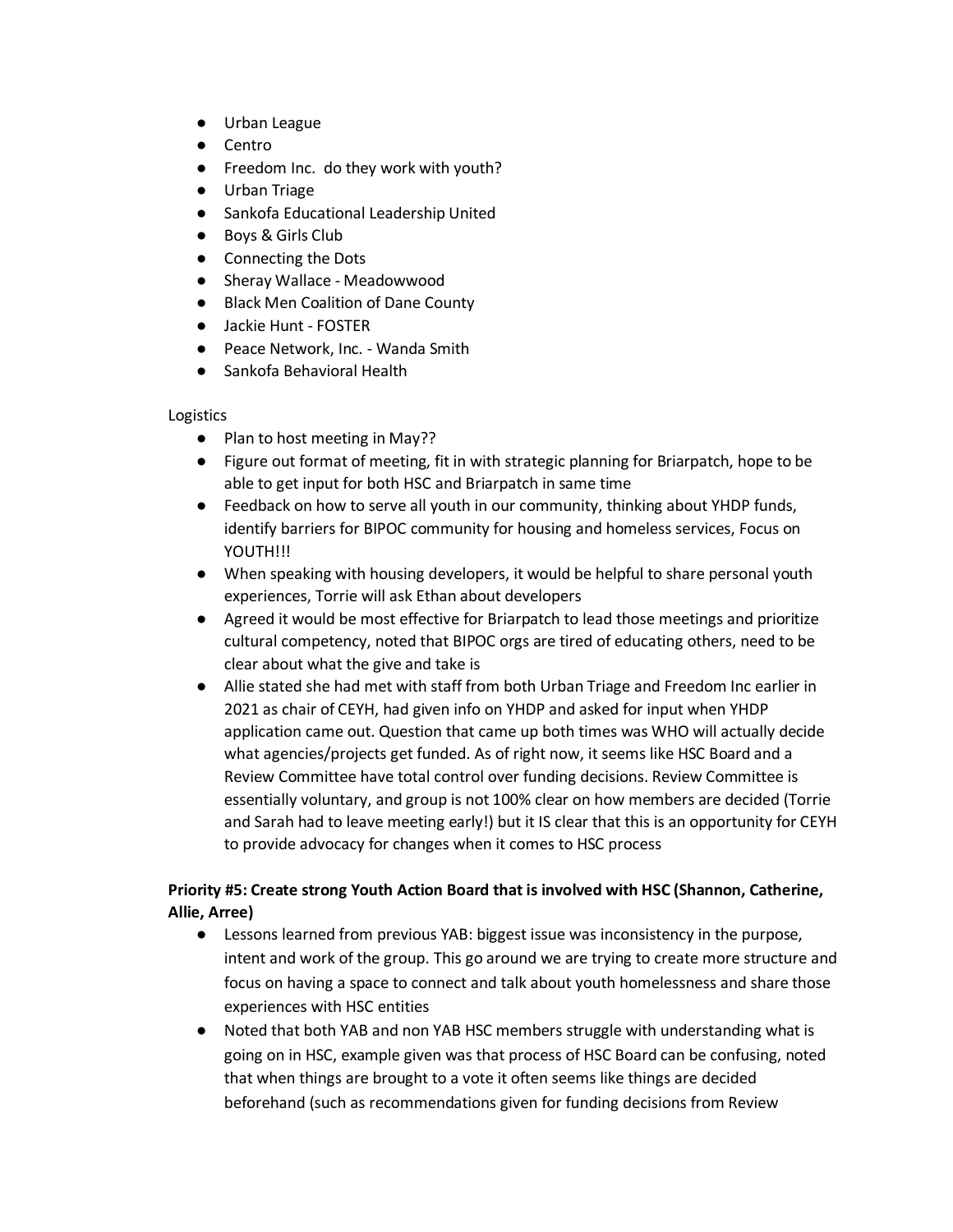Committee). Agreed that it would be challenging for YAB members to participate on Review Committee as it currently is, and there is a need for YAB to come up with ideas of how they could contribute to HSC, advocacy may be needed by CEYH to change how the Board does things.

- Arree compared HSC Board to the President, and HSC committees are like the state/local governments and is where a lot of the work seems to get done. The Lived Experience Committee currently has its members participate in all committees, but this would be too big of a commitment for YAB-need to think about options for YAB to interact with committees? Maybe committees could be scheduled to have joint meeting with YAB
- Executive committee Catherine and Arree both say it would be helpful to have youth on that committee or interacting with that committee

#### **Priority #6: Develop supply of housing for low income youth (Melissa, Amy)**

- In the City of Madison, Section 42 properties get points with the City for targeting "specialized populations," there is an opportunity for us to advocate that youth be added to the list of specialized populations, hopefully this would create an opportunity for affordable youth-targeted Section 42 units.
- Section 42 student restrictions Common rule is you can't live in a Section 42 unit if all household members are full-time students, but there are exceptions that many young people experiencing homelessness would qualify for, such as:
	- Being a single parent with a dependant (tax definition)
	- Receiving AFDC or TANF
	- Participating in a qualified JTPA program
	- Those who were at any point in the past under the care of a state foster agency (newer exception)
	- Married filing a joint tax return or eligible to file a joint tax return
- We should try and work with developers that already work with student populations, and advocate for them to crossover into general youth housing
- Talked about creating some sort of community fund or mechanism that would help fill the void of a co-signer (lack of co-signer is common barrier to housing for youth)
- Want to look into what exactly is needed for 17yo to sign lease in Dane County-don't know yet but will find out
- Tyler suggested we start a document that lists common barriers to housing for youth
- We could potentially provide advocacy with landlords/developers for different screening requirements or recommendations for young people under 21
- 5. Walk-on items
	- a. City-County Homeless Issues Committee wants CEYH to present on 4/1. Allie will attend, Gloria will attend for part of the time. They had specific questions about what rural homelessness and college homelessness look like for youth-we do not have the answer to these questions yet.
		- i. Rural homelessness some data available at DPI website for non-MMSD, but it doesn't have breakdown of unaccompanied youth. Jani can find out from the